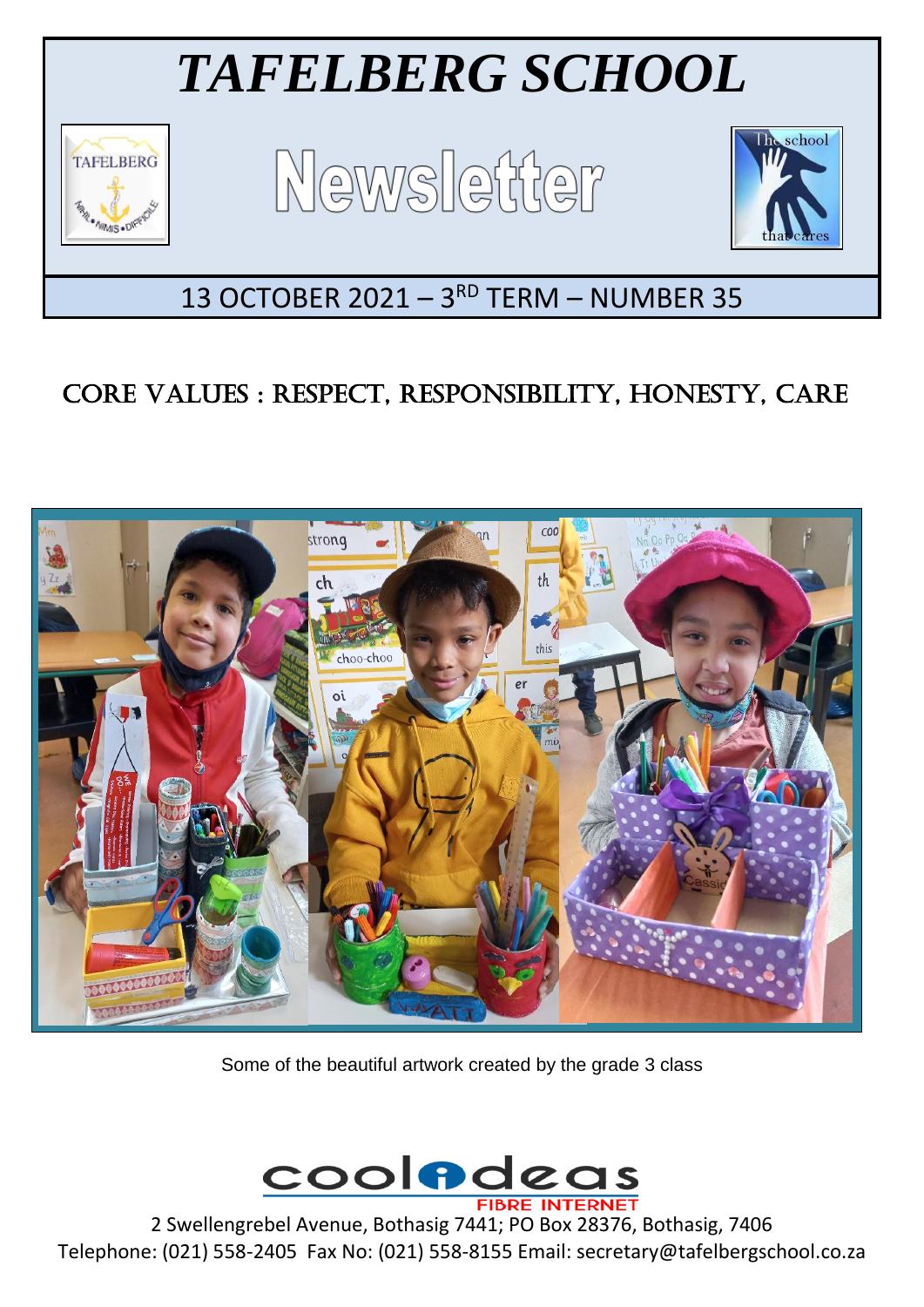#### Dear parent / guardian

Welcome back to school. We hope our learners and their families enjoyed the short break. Now that we have had time to catch our breath a little, we need now to focus on the year-end assessment program, which will start in about 4-5 weeks time. In a few days we bid our matrics farewell as they enter the study "block" period before the finals begin. We wish them well and all success in the NSC finals which start in all earnest on 27 October. The matric teachers have given their all this year to ensure that the Class of 2021 is well prepared for the finals. Teachers, and parents, can now do no more … it is now up to them to put in the last bit of effort in order to be fully prepared for the examinations. The next few weeks will determine their futures and thus they must not waste any time – stick to their study timetable, forget the social life for now, get enough sleep, eat healthy and get exercise. Their hard work will pay off … remember "nothing is too difficult."

# **NB INFORMATION**

# **1. NB Dates 2021**

- 15 Oct Last day for matrics preparation for NSC finals
- 18 Oct **Parent meeting** (Grades 7-11) in the school hall, from 6pm 8pm
- 18-29 Oct **Parent meeting** (Grades 1-3) by appointment
- 19 Oct **Parent meeting** (Grades 4-6) by appointment
- **19 Oct Grade 12 NSC CAT practical final examination**
- 15 Nov Planned start to high school assessments (Gr7-11)
- 17 Nov **Parent AGM** (2022 Budget + school fees) in school hall @ 6pm
- 15 Dec Final school day for 2021

## **2. School fees 2021**

Tafelberg is a Section 21 fee-paying school, and the SA Schools Act thus places a duty on the SGB to collect such school fees from all parents as agreed upon at the parent AGM. The Budget and school fees for 2021 were voted on at the parent AGM on 18 November 2020. The Budget and school fee increase was tabled and accepted by unanimous parent vote at the AGM, as were certain school policies.

| <b>TIER</b>         | <b>FEE PER MONTH</b><br>(11 months) | <b>FEE: ANNUAL AMOUNT</b> |
|---------------------|-------------------------------------|---------------------------|
| Grade 1             | R <sub>2</sub> 100-00               | R23 100-00                |
| 2. Grades $2 - 4$   | R <sub>2</sub> 060-00               | R22 660-00                |
| 3. Grades $5-9$     | R1 900-00                           | R <sub>20</sub> 900-00    |
| 4. Grades $10 - 12$ | R <sub>2</sub> 060-00               | R22 660-00                |

- First Debit Order run :  $1<sup>st</sup>$  working day of each month
- Fees are paid over 11 months, starting January 2021 (for 2021 fees only)
- Exemptions and non-payment of fees are dealt with as per legislation and school policy
- All enquiries regarding payment of school fees and exemptions must be directed only to Mrs M Vicentini @ 021 558 2405 or [bursar@tafelbergschool.co.za](mailto:bursar@tafelbergschool.co.za)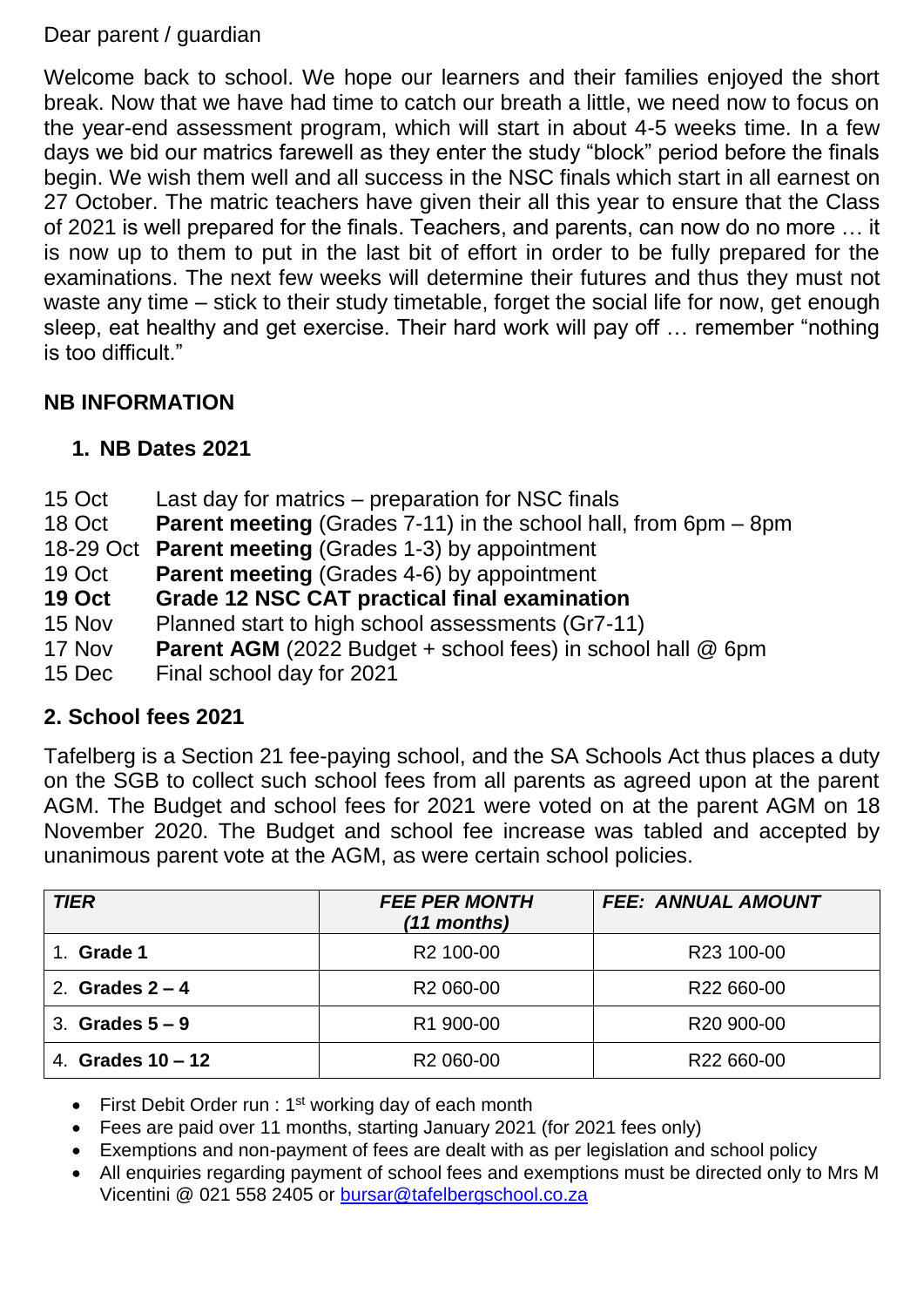#### **GENERAL NEWS**

# **1. Parent meetings – Term 4**

Parent feedback meetings will be held with those parents of learners at risk. Should you not receive a notice to meet, but would still like to see your child's teacher, you are welcome to come to the meeting, or you can contact the teacher via email.

**NB**: should we get notice of a power outage that may affect the meetings, parents will be informed and we will postpone the meeting. I thank you for your understanding and co-operation in this regard.

#### **2. Parent AGM – 17 November 2021**

Reminder of the parent AGM – please refer to the letter sent on 1 October 2021, notifying parents of the meeting and the Agenda.

The draft 2022 Budget is available for perusal at the front office from (9am – 2:30pm) each day.

#### **3. Matric class 2021**

Matric learners and parents are reminded that school attendance this week is compulsory. Teachers are giving feedback on the "Mock" exams, and providing last minute advice and "tips" for the matric final NSC examinations which starts later this month. No matric can afford not to be at school this week.

#### **4. Summer school uniform**

Please note that summer uniform is to be worn as from Monday 18 October 2021. Consult the Uniform and Appearance policies (on the school webpage) should you need to check on the regulations again. Learners defaulting on uniform will be sanctioned. Please ensure you sort out summer uniform items this coming weekend. Any uniform default must be accompanied with a note from the parent/guardian explaining the default – this note will only suffice for 48 hours.

#### **5. ESKOM power outages**

The outages are playing havoc with our systems at the moment, as all admin, phones etc. depend on our IT system. Please note:

- No phone calls can be made nor received at school
- The Minute Books cannot be completed and sent to parents, therefore, it is important that the learners use their diaries to write down the homework at the end of the day
- Other forms of communication with parents (e.g. Newsletter, parent meetings etc.) will be disrupted
- Certain administration tasks will be affected

We are making contingency plans for our matrics writing their finals.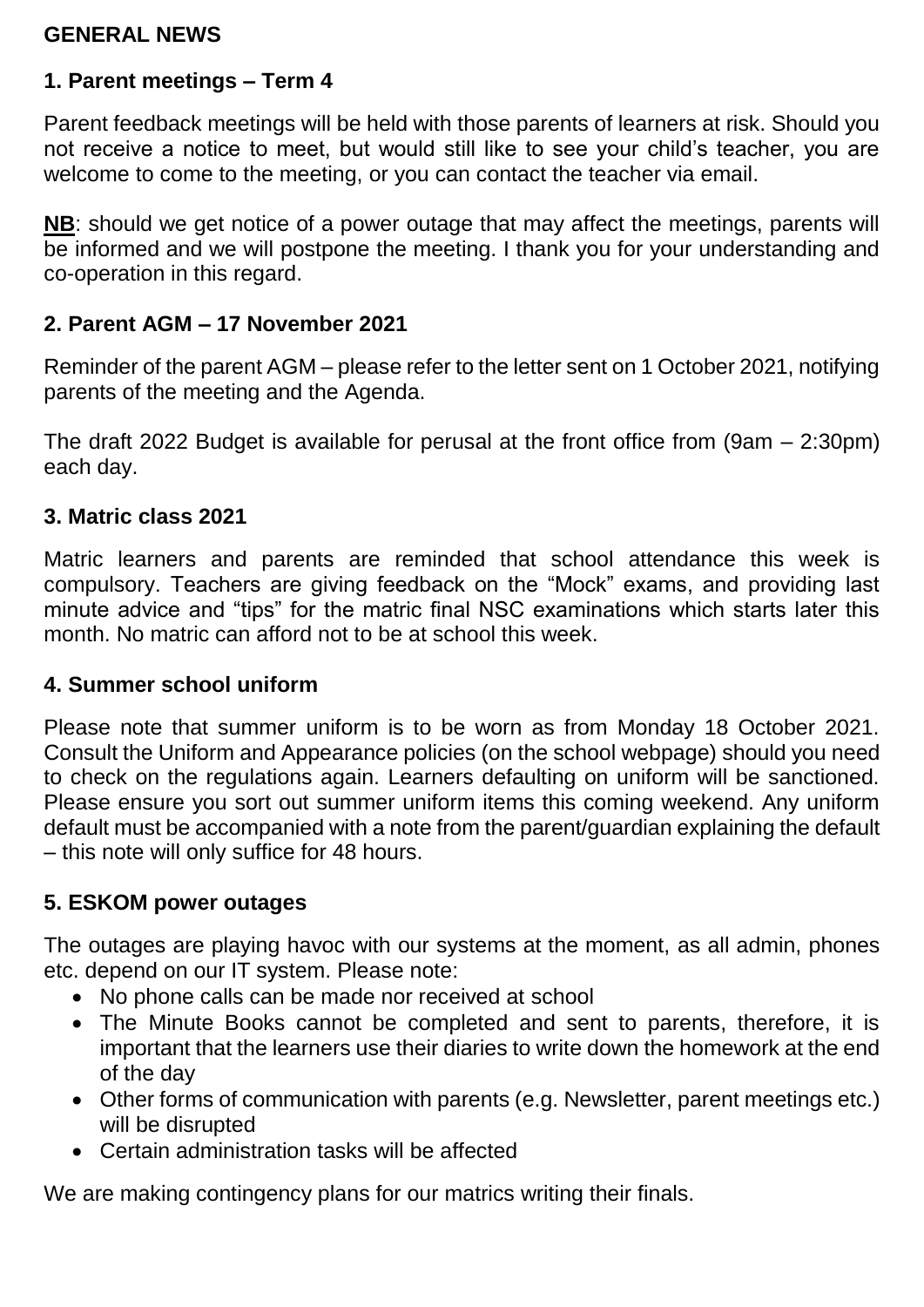## **6. Term 4 Assessment program**

We have all but completed the planning for the year-end assessment program for Grades 1-11. The information will be distributed early next week. Your child need not wait until the program is given to them … they can start revising last term's work in the meanwhile.

## **7. Matric functions**

As in the past, the school is planning the usual matric functions despite the restrictions imposed by Covid regulations:

- 22 Oct Matric Valedictory and Prize-Giving in the school hall (by invite only)
- 3 Dec Matric Dance

## **8. PTA**

"*Small change, big difference*" – lots of hands make a big difference. The PTA needs your assistance to count small change on Saturday 23 October 2021, from 9am to 2pm, in the school hall. Please contact Tina (084 525 3431) if you can assist.



Keep swiping your MySchool and Makro cards at all participating stores – it cost nothing but brings in valuable funds. Please ensure you make Tafelberg your school beneficiary.

## **9. Vaccinations**

The WCED is promoting the vaccination of all matrics. Authorities have thus announced that learners 18 years and older will be eligible to get the Covid-19 vaccination: Register via <https://vaccine.enroll.health.gov.za/#/> *NB – Please do NOT make appointments during exam/test periods*

## **10. Covid update**

As at the time of this Newsletter there are no covid-related cases reported.

#### **11. Covid-19 safety measures**

- Should your child test positive for Covid, or come into close contact with a covid pos+ person they are to self-isolate at home for the required period, before returning to school – please inform the school and forward a copy of the test result. Parents are reminded to inform the school if they themselves test positive, and to take the necessary precautions.
- Please remember to screen your child before they come to school. Should they show symptoms of Covid (temperature of 38<sup>°</sup>C and above, coughing, headaches, sore throat etc.) and or have come into close contact with a Covid positive person, they need to stay at home for the prescribed period before returning to school.
- As per our Covid policy, parents will be required to fetch their child immediately should the learner disregard our safety protocols – we need to be responsible and prevent the spread of Covid.